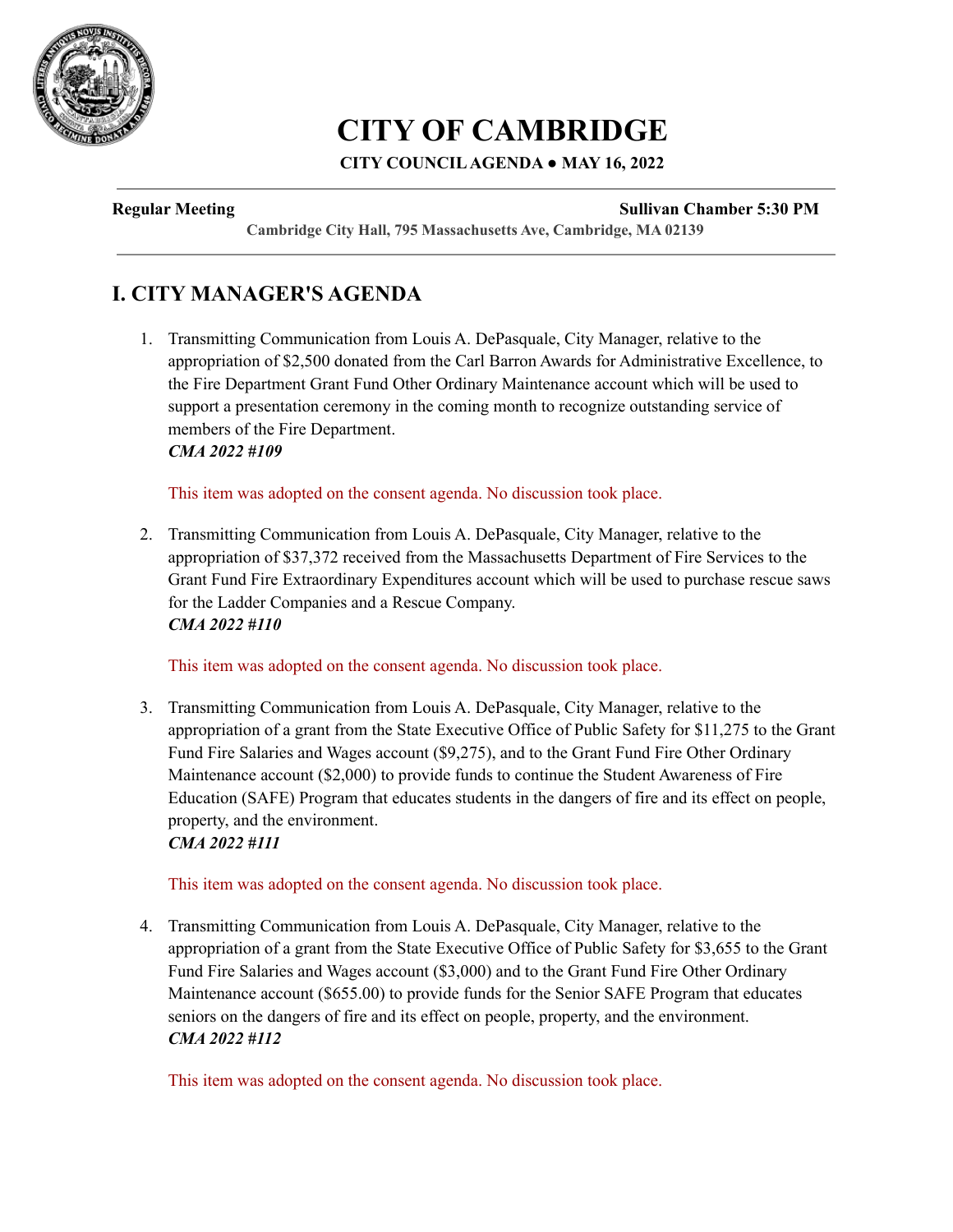5. Transmitting Communication from Louis A. DePasquale, City Manager, relative to the appropriation of \$58,600 from Free Cash to the General Fund Veterans' Services Other Ordinary Maintenance account to cover additional costs associated with the 2022 Memorial Day ceremony. *CMA 2022 #113*

This item was adopted on the consent agenda. No discussion took place.

6. A communication transmitted from Louis A. DePasquale, City Manager, in response to a question raised at the May 9, 2022 Council Meeting concerning the Alewife Overlay Development Zoning Petition. *CMA 2022 #114*

There was discussion about special permits granted to projects and whether they would be affected by the zoning changes. It was determined that projects that received special permits before the zoning changes will not be impacted by the new zoning in the Alewife Overlay District when it goes into effect.

This item was referred to Calendar Item #3.

# **II. CALENDAR**

#### **ON THE TABLE**

1. Section 11.202(b) of Article 11.000 Special Regulations linkage fee., be amended by substitution. (Ordinance #2022-14) **PLACED ON THE TABLE IN COUNCIL MAY 9, 2022 POR 2022 #84 UNFINISHED BUSINESS**

#### No action was taken.

2. That Article 20.90- Alewife Overlay Districts 1-6 of the Cambridge Zoning Ordinance be amended to insert a new section entitled Section 20.94.3- Temporarily prohibited uses. (ORDINANCE #2022-1) **PLACED ON THE TABLE IN COUNCIL MAY 2, 2022 TO BE ORDAINED ON OR AFTER MAY, 23 2022 POR 2022 #2**

#### No action was taken.

3. Transmitting Communication from Louis A. DePasquale, City Manager, relative to the appropriation and authorization to borrow \$14,600,000 to provide funds for the Municipal Facilities Improvement Plan.

**PASSED TO SECOND READING IN COUNCIL MAY 2, 2022 TO BE ADOPTED ON OR AFTER MAY 23, 2022 CMA 2022 #91**

No action was taken.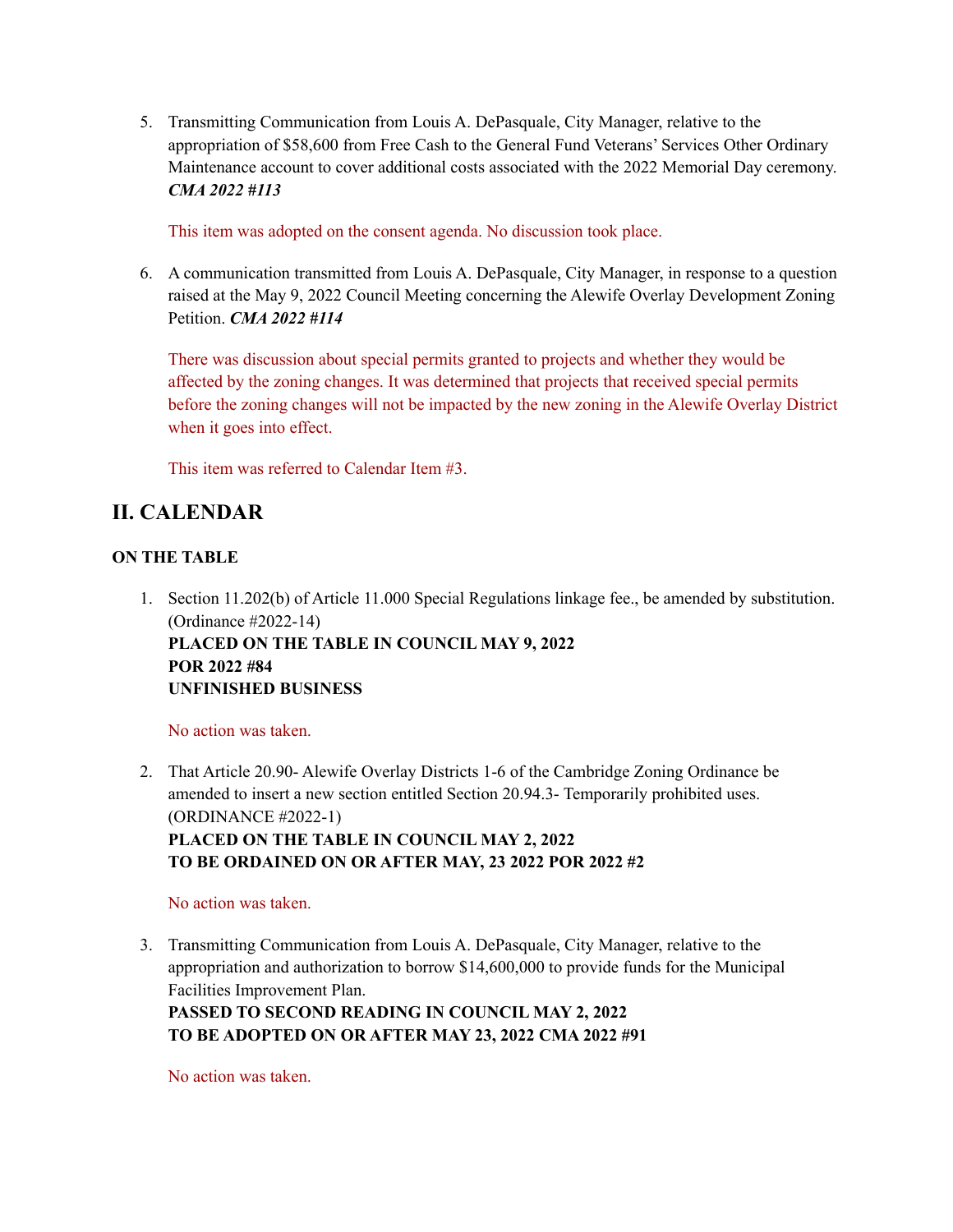4. Transmitting Communication from Louis A. DePasquale, City Manager, relative to the appropriation and authorization to borrow \$15,000,000 to provide funds for the design and construction of a multi-use paths Danehy/New Street Path, Linear Park and Grand Junction Path, which runs from Henry Street to Gore Street on both City, MIT and MassDot property.**PASSED TO SECOND READING IN COUNCIL MAY 2, 2022 TO BE ADOPTED ON OR AFTER MAY 23, 2022 CMA 2022 #90**

#### No action was taken.

5. Transmitting Communication from Louis A. DePasquale, City Manager, relative to the appropriation and authorization to borrow \$1,800,000 to provide funds for the replacement of existing gas boilers at the Morse and Cambridgeport schools. **PASSED TO A SECOND READING IN COUNCIL MAY 2, 2022 TO BE ADOPTED ON OR AFTER MAY 23, 2022 CMA 2022 #87**

#### No action was taken.

6. A communication transmitted from Louis A. DePasquale, City Manager, relative to the appropriation and authorization to borrow \$78,500,000 to provide funds for the construction of sewer separation, storm water management and combined sewer overflow reduction elimination improvements within the Port, Alewife and Central Square areas as well as the Sewer Capital Repairs Program and climate change preparedness efforts.

**PASSED TO SECOND READING IN COUNCIL MAY 2, 2022 TO BE ADOPTED ON OR AFTER MAY 23, 2022 CMA 2022 #89**

#### No action was taken.

7. A communication transmitted from Louis A. DePasquale, City Manager, relative to the appropriation and authorization to borrow \$13,000,000 to provide funds for the reconstruction of various City streets, sidewalks and bike facilities.

**PASSED TO SECOND READING IN COUNCIL MAY 2, 2022 TO BE ADOPTED ON OR AFTER MAY 23, 2022 CMA 2022 #88**

#### No action was taken.

8. A communication transmitted from Louis A. DePasquale, City Manager, relative to the appropriation and authorization to borrow \$37,000,000 to provide additional funds for the construction of improvements at the Fire Station Headquarters Building located at 491 Broadway. **PASSED TO SECOND READING IN COUNCIL MAY 2, 2022 TO BE ADOPTED ON OR AFTER MAY 23, 2022 CMA 2022 #92**

No action was taken.

# **III. APPLICATIONS AND PETITIONS**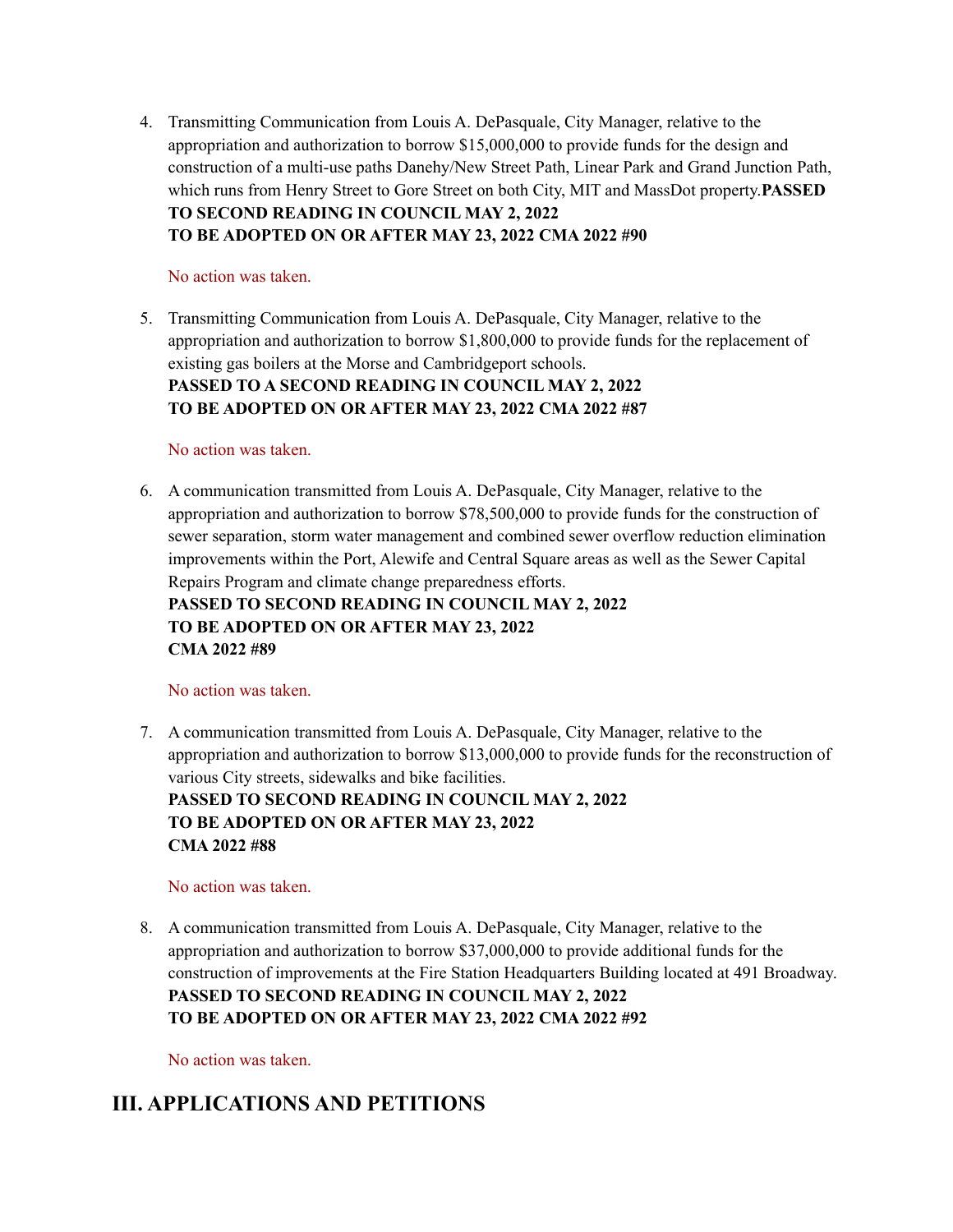1. An application was received from Cheryl Yennaco representing Investments Limited, requesting permission for an awning at the premises numbered 2368 Massachusetts Avenue. Approval has been received from Inspectional Services, Department of Public Works, Community Development Department and abutters proof of mailing has been provided. *APP 2022 #22*

#### This application was approved.

2. An application was received from City of Cambridge Budget Department requesting permission for 25 temporary banners, Massachusetts Avenue from Prospect Street to Trowbridge Street, announcing Participatory Budget from June 2022 through December 2022. *APP 2022 #23*

#### This application was approved.

3. An application was received from Gail Wang, Boston Dragon Boat Festival, Inc. requesting permission for a temporary banner across JFK Street at Mount Auburn Street announcing Hong Kong Boston Dragon Boat Festival from May 30, 2022 through June 12, 2022. *APP 2022 #24*

This application was approved.

## **V. RESOLUTIONS**

1. Congratulations to Philip Carey on his retirement from the Water Department. **Councillor Toner** *RES 2022 #113*

This resolution was adopted.

2. Resolution on the death of Joseph J. Ferolito. **Councillor Toner** *RES 2022 #114*

This resolution was adopted.

3. Resolution on the death of Helena Margarida Pimentel (Furtado) Silva. **Councillor Toner** *RES 2022 #115*

This resolution was adopted.

4. Resolution on the death of Virginia M. (Richardson) McDonough. **Councillor Toner** *RES 2022 #116*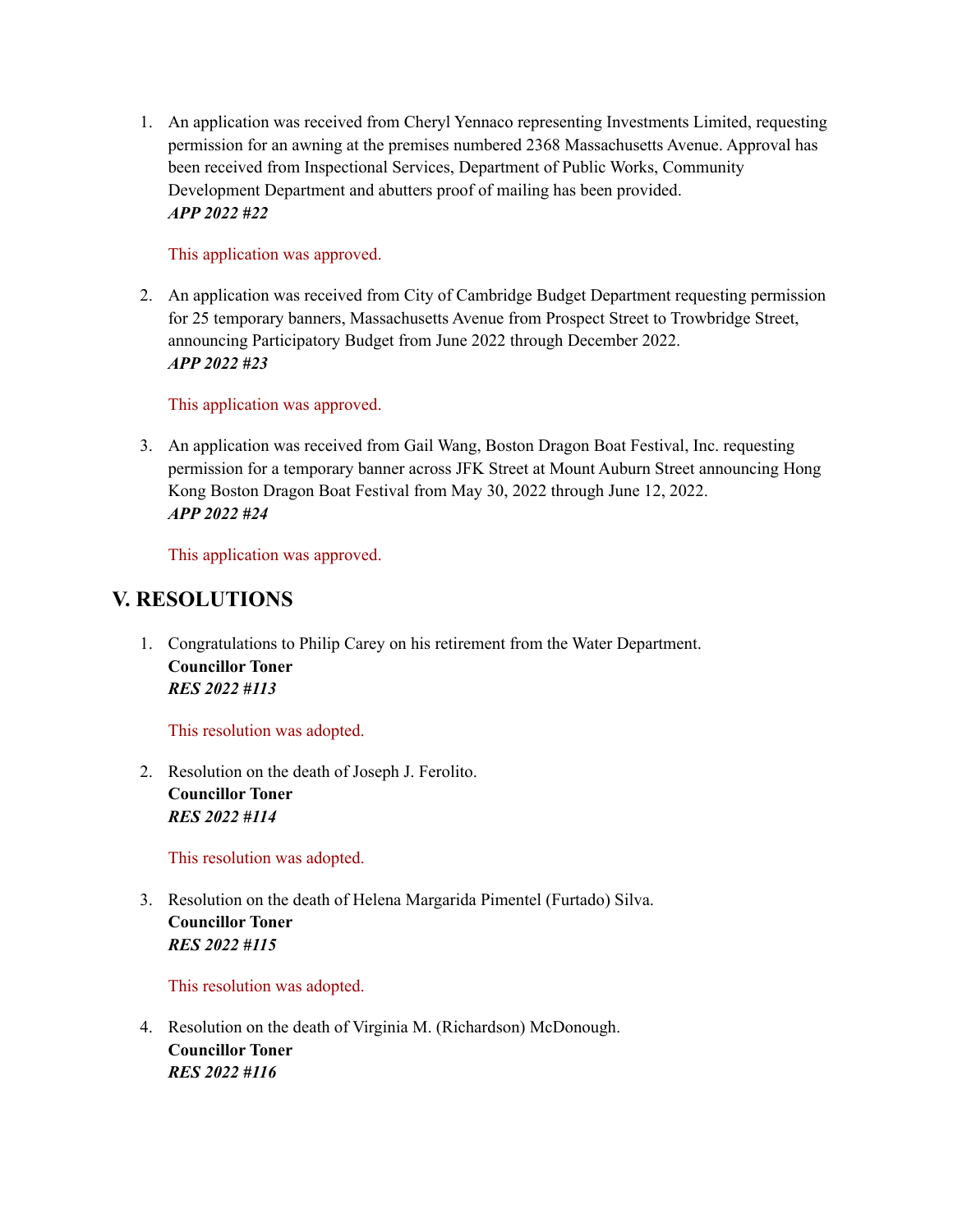An amendment was put forward to add myself to this resolution as a cosponsor.

This resolution was adopted as amended.

5. Congratulations to Jayne R. Murphy on receiving the Boston Dance Alliance's 2022 Unsung Hero Award. **Vice Mayor Mallon**

*RES 2022 #117*

This resolution was adopted.

6. Congratulations to Sisters on the Runway for their dedication to Domestic Violence awareness and wish them great success with their fashion show. **Vice Mayor Mallon, Mayor Siddiqui** *RES 2022 #118*

This resolution was adopted.

7. Congratulations to Sucharita Varanasi, Lead Counsel at MassMutual, on being recognized as a 2022 In-House "Leader in the Law" by Massachusetts Lawyers Weekly. **Mayor Siddiqui** *RES 2022 #119*

This resolution was adopted.

### **VI. POLICY ORDER AND RESOLUTION LIST**

1. That the City Manager be and hereby is requested to provide an update to the City Council by the final week of June 2022 on any progress that has been made regarding LGBTQ+ Friendly Housing.

**Councillor Simmons, Vice Mayor Mallon, Mayor Siddiqui** *POR 2022 #89*

This policy order asks the City Manager to provide an update on LGBTQ+ friendly housing. The City Council voted [unanimously](http://cambridgema.iqm2.com/Citizens/Detail_LegiFile.aspx?ID=14525) in September 2021 to direct the City Manager to work with the Community Development Department to determine the feasibility of creating LGBTQ+ housing, as done in Philadelphia, San Francisco, and Boston, and to create a report that outlines the efforts that have been made as well as the hindrances. LGBTQ+ friendly housing is especially crucial to members of the community who lose their homes in the wake of coming out or are unable to find housing because of their status.

This policy order was adopted.

2. That the City Manager is requested to consult with the Executive Director of the Council on Aging, Somerville and Cambridge Elder Services, and the Executive Director of Cadbury Common to determine the feasibility of re-establishing some form of the Kate's Café Monthly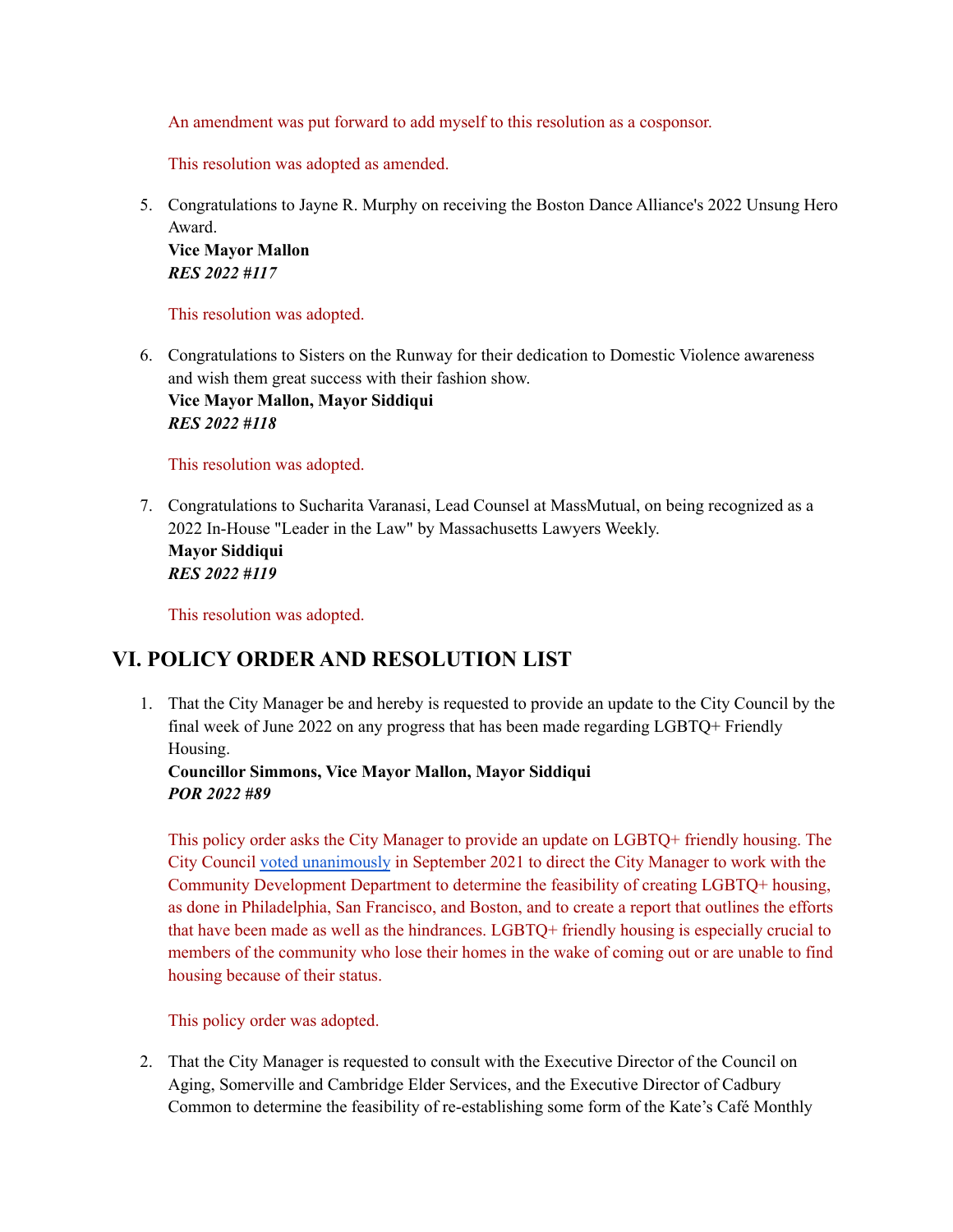LGBTQ+ Community Dinners either at Cadbury Common or at another suitable location, and to report back to the City Council in a timely manner. **Councillor Simmons, Vice Mayor Mallon, Mayor Siddiqui** *POR 2022 #90*

This policy order seeks to re-establish Kate's Cafe, a monthly LGBTQ+ community dinner that has not occurred since 2019 due to the ongoing pandemic. These dinners were especially meaningful to the senior LGBTQ+ community in Cambridge and served as an opportunity for socializing and community-building.

This policy order was adopted.

3. That the City Manager is requested to work with appropriate City staff to determine the feasibility of hiring a dedicated Executive Director for the LGBTQ Commission who would report directly to the City Manager's office, and provide the necessary funding for this department. **Vice Mayor Mallon, Mayor Siddiqui, Councillor Simmons** *POR 2022 #91*

This [policy](https://cambridgema.iqm2.com/Citizens/Detail_LegiFile.aspx?Frame=None&MeetingID=4029&MediaPosition=&ID=16294&CssClass=) order asks the City Manager to work with the relevant departments and staff to determine the feasibility of hiring a dedicated Executive Director of the LGBTQ Commission. Cambridge has long been a bold leader in LGBTQ+ inclusion and protective policy, yet the LGBTQ+ Commission shares an executive director with the Commission on Immigrant Rights and Citizenship as well as the Human Rights Commission. With a dedicated Executive Director, the LGBTQ+ Commission could tackle many more of the projects and initiatives that are so needed.

The following amendment was put forward (in blue):

WHEREAS: The LGBTQIA+ community in Cambridge should have dedicated leadership in the commission primarily focused on the specific needs of this community, which will help expand access to programs, services and critical short term and long term needs that include, but are not limited to:

- · Advising steps to declare a sanctuary or refuge status in Cambridge
- An action plan, with necessary steps, to become the most LGBTQIA+ friendly City in the Country

LGBTQ+ friendly elderly housing options, including and especially for seniors and unhoused youth, [such](http://cambridgema.iqm2.com/Citizens/Detail_LegiFile.aspx?ID=14525) as the City Council called for on [September](http://cambridgema.iqm2.com/Citizens/Detail_LegiFile.aspx?ID=14525) 20, 2021

· Working with the Community Development Department to ensure that safe space needs to support our LGBTQIA+ residents is discussed as part of new development

Making Cambridge a refuge for transgender children and their families from other states as they access critical medical care

Providing access to LGBTQIA+ focused legal assistance and mental health services; now therefore be it

This policy order was adopted as amended.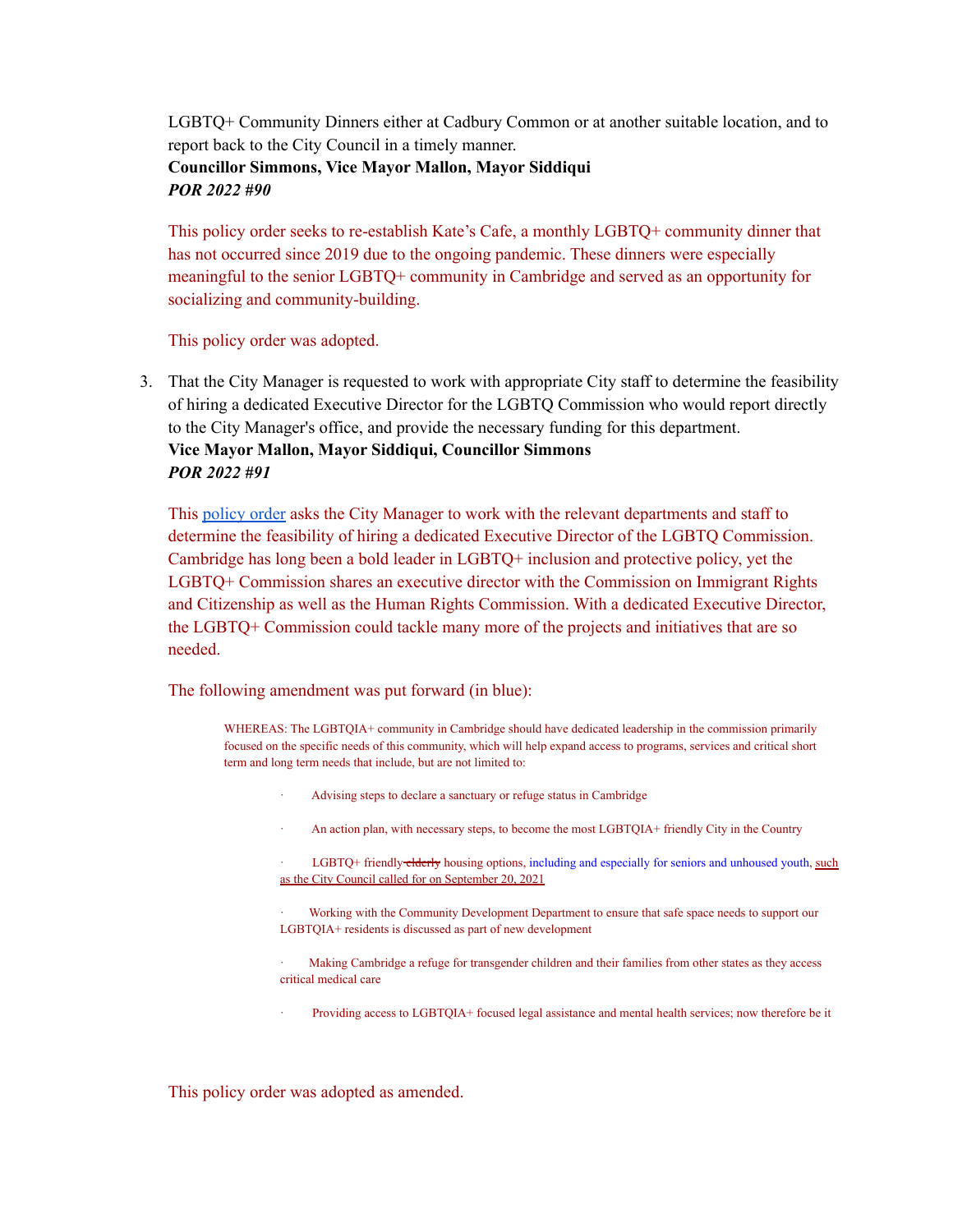4. That the City Manager is requested to confer with all relevant City departments, consultants, and the Alewife Quad Working Group on any and all progress on the Terminal Road connection and any related projects.

#### **Councillor Nolan, Councillor Zondervan, Councillor Toner** *POR 2022 #92*

This [policy](https://cambridgema.iqm2.com/Citizens/Detail_LegiFile.aspx?Frame=None&MeetingID=4029&MediaPosition=&ID=16306&CssClass=) order seeks an update on the progress on the Terminal Road connection in the Alewife Quad area. For many years, residents in the area have advocated for a connection at the road that could help make the area more walkable and offer immediate relief to bikes and pedestrians going to the Alewife T, Danehy Park, shopping areas, and more. The 55 Wheeler Street project appropriated funds to study the possibility of a connection, making this an opportune time to begin this project.

An amendment was put forward to add Councillor Carlone as a cosponsor.

This policy order was adopted as amended.

5. That the City Council recognizes Wednesday, May 18, 2022, as Haitian Flag Day in Cambridge and encourages residents to take part in Haitian Flag Day celebrations throughout the City to honor the Haitian community, its history, and its role in and contributions to Cambridge. **Mayor Siddiqui, Vice Mayor Mallon, Councillor Simmons, Councillor Zondervan** *POR 2022 #93*

Haitian Flag Day is Wednesday, May 18th. Cambridge is home to a large, vibrant, and proud Haitian community, and this [policy](https://cambridgema.iqm2.com/Citizens/Detail_LegiFile.aspx?Frame=None&MeetingID=4029&MediaPosition=&ID=16309&CssClass=) order seeks to celebrate their history by recognizing the day the Haitian Flag was created in 1803, after the success of the Haitian Revolution.

This policy order was adopted.

6. That the City Manager is requested to work with all relevant staff to ensure that every possible material used in construction projects is as safe and healthy and free of potential toxins as possible, and ensure that all construction and manufacturing vendors commit to disclosing all ingredients and using non-toxic materials.

#### **Councillor Nolan, Mayor Siddiqui, Vice Mayor Mallon** *POR 2022 #94*

This [policy](https://cambridgema.iqm2.com/Citizens/Detail_LegiFile.aspx?Frame=None&MeetingID=4029&MediaPosition=&ID=16310&CssClass=) order seeks to ensure that no toxins are used in the construction of any building or project within the City in Cambridge. In a recent [Boston](https://www.bostonglobe.com/2022/05/02/metro/inside-growing-mission-reduce-toxic-chemicals-schools-homes-offices/?event=event12) Globe article, one Cambridge-based contractor, HMFH Architects, is in the process of reviewing lists of chemicals that may be used in new construction that could be potentially harmful. Although the City of Cambridge has strict regulations, it is always the goal of the Council to double-check and make sure our buildings are safe for contractors, as well as the staff and students who will use these buildings for years to come. There was discussion about drafting another policy order to send to Cambridge's state delegation to strengthen the support.

This policy order was adopted.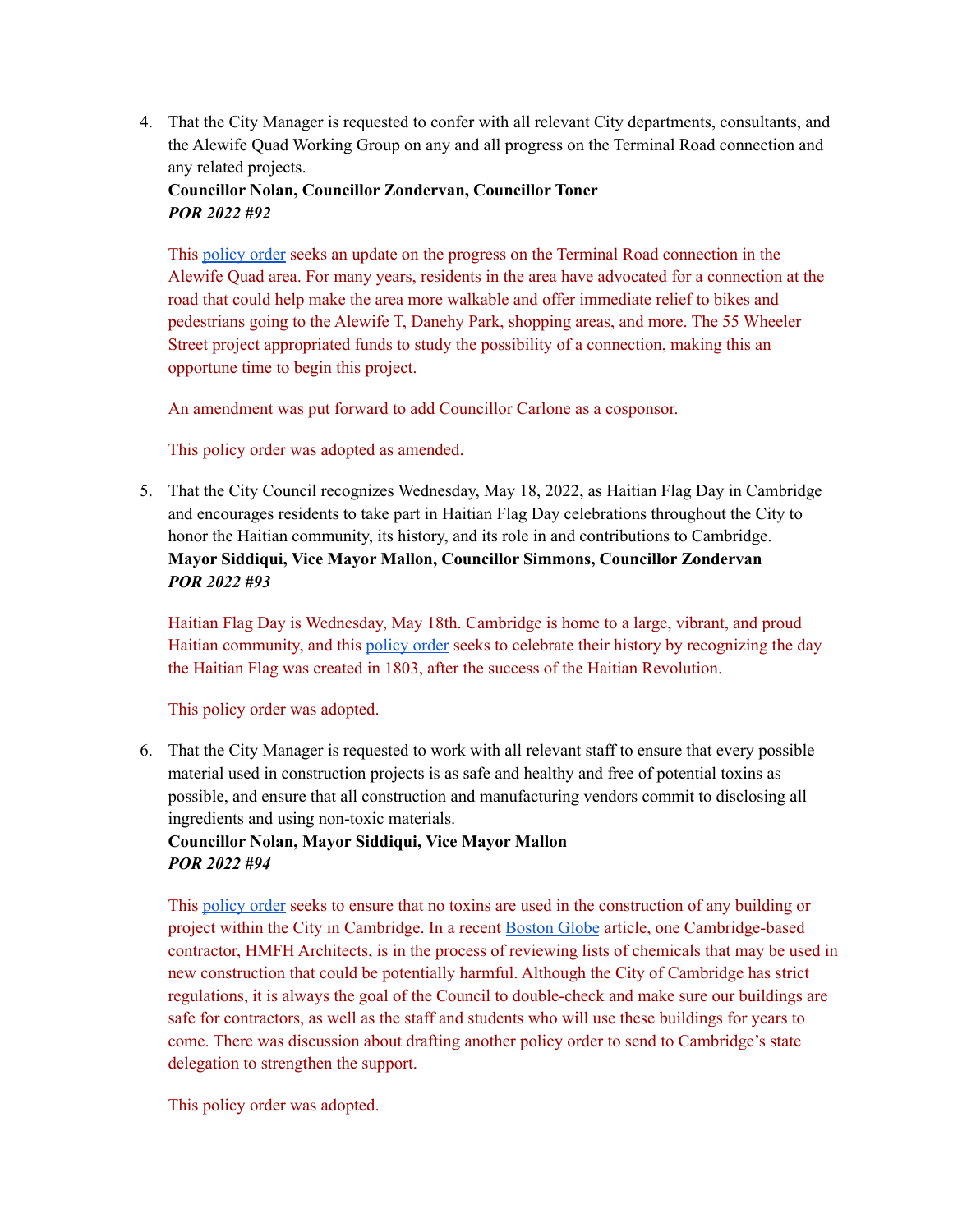7. That the City Manager is requested to allocate the remaining ARPA funding, in compliance with the Final Rule, across community-serving applicants. **Councillor Zondervan, Councillor Carlone** *POR 2022 #95*

This [policy](https://cambridgema.iqm2.com/Citizens/Detail_LegiFile.aspx?Frame=None&MeetingID=4029&MediaPosition=&ID=16312&CssClass=) order asks the City Manager to allocate the remaining \$33 million in American Rescue Plan Act (ARPA) funding to all proposals submitted by community non-profits. There was discussion about spending all the remaining money, and what that could mean for future projects. There was also discussion about department-submitted proposals and whether or not they would receive any funding under this policy order.

The following amendment was put forward (in blue):

That the City Manager be and hereby is requested to allocate the remaining ARPA funding, in compliance with the Final Rule, across all of the following applicants: Breakthrough Greater Boston, Cambridge Camping, Cambridge Community Center, Cambridge Housing Authority, Cambridge/Somerville Healthcare for the Homeless, Charles River Conservancy, Food For Free, Friends of Jerry's Pond, Friends of Magazine Beach, Green Cambridge, Green Street Shelter, HEART, Just A Start, Popportunity Program, Project Right to Housing, Reservoir Church Soccer Nights, Starlight Square, Sustainable Business Network, and any other community-serving applicants that submitted their ideas before the deadline and any projects proposed in line with City Council goals as previously discussed; and be it further

This amendment was adopted.

Councillor Zondervan exercised his Charter Right on this policy order, halting all discussion until the May 23 regular Council meeting.

# **VII. COMMUNICATIONS AND REPORTS FROM OTHER CITY OFFICERS**

1. A communication was received from Anthony Wilson, City Clerk, transmitting an update regarding legislative activity. *COF 2022 #59*

This communication was placed on file.

2. A communication was received from Vice Mayor Alanna Mallon, transmitting information regarding the City Auditor Search.

**Vice Mayor Mallon** *COF 2022 #60*

The rules were suspended to bring late policy order #1 forward.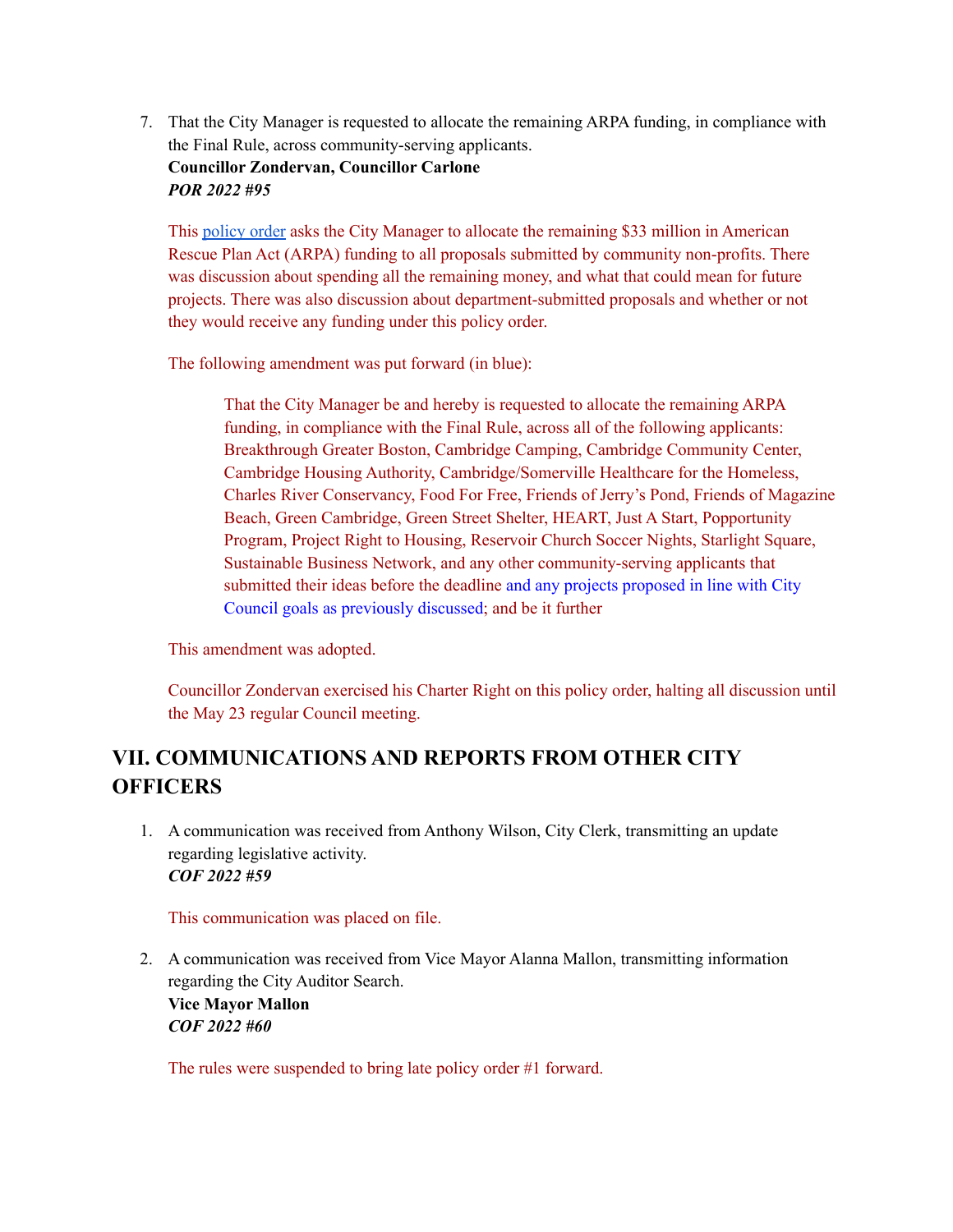WHEREAS: The Council voted on March 28, 2022, to appoint Vice Mayor Mallon as chair of the Preliminary Screening Committee and for the Committee to begin the application and interviewing process for the new City Auditor, and to report back to the full City Council, as required by law, for the public interviewing of recommended finalists for the City Auditor position; and

WHEREAS: The Preliminary Screening Committee has completed its work and is bringing forward finalist candidates for a public interview and vote to the full City Council on May 23, 2022; now therefore be it

ORDERED: That the City Council delegate the drafting and finalization of the questions for the interview of the City Auditor finalists, scheduled for May 23rd, 2022, to the chair of the City Auditor Preliminary Screening Committee.

This communication contains an update to the City Auditor search. During the City Auditor search, an internal applicant was identified. Mr. Joseph McCann has been with the City of Cambridge's Auditing Department since 2021, and has a long, diverse employment history as an auditor. The screening committee has chosen to present him as a finalist for the position, and will be presenting him to the Council to be interviewed on May 23, 2022. This policy order asks for the ability to draft the final questions to be asked during the final interview. To read Mr. McCann's cover letter and resume, click [here](https://cambridgema.iqm2.com/Citizens/Detail_LegiFile.aspx?Frame=None&MeetingID=4029&MediaPosition=&ID=16297&CssClass=).

This policy order was adopted.

This communication was placed on file.

3. A communication was received from Mayor Siddiqui, transmitting information from the School Committee. *COF 2022 #61*

This communication was placed on file.

#### **VIII. LATE POLICY ORDERS AND RESOLUTIONS**

Councillor Toner Councillor Simmons

WHEREAS: The Council voted on February 7, 2022, to appoint Councillors Simmons and Toner as co-chairs of the Preliminary Screening Committee and for the Committee to begin the application and interviewing process for the new City Clerk, and to report back to the full City Council, as required by law, for the public interviewing of recommended finalists for the City Clerk position; and

WHEREAS: The Preliminary Screening Committee has completed its work and is bringing forward finalist candidates for a public interview and vote to the full City Council on March 23rd, 2022; now therefore be it